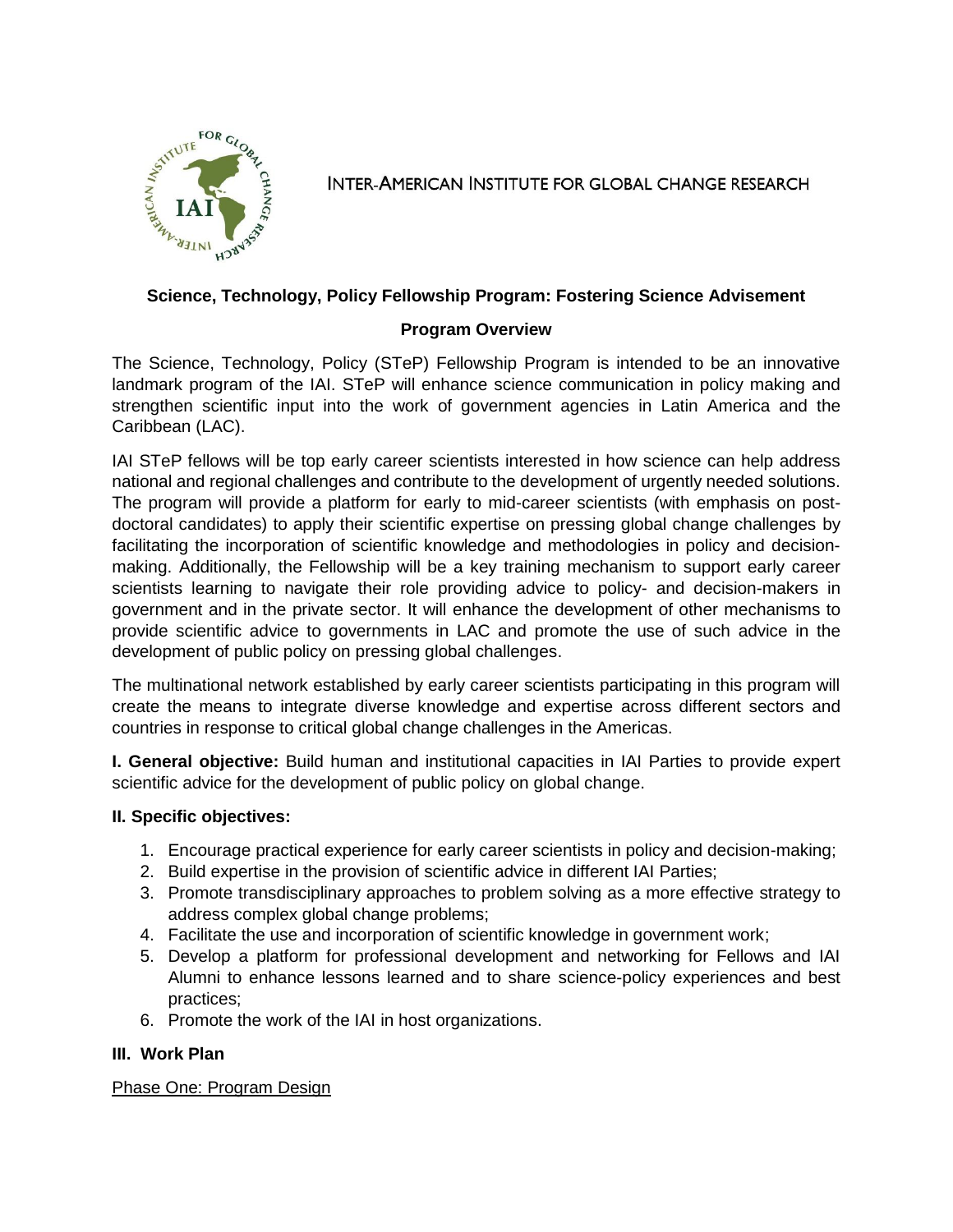- Secure initial funding for management of the program
- Establish an informal advisory committee<sup>1</sup> to support the design and implementation of the IAI STeP Fellowship Program
- Develop Program Description

### Phase Two: Host Organizations

- Fundraise through Focal Points
- Outreach to potential Host Organizations
- Select Host Organizations and identify priority areas for fellowships
- Construct Institutional agreements and legal framework

### Phase Three: Fellows

- Develop Fellow profile and eligibility criteria
- Outreach to Fellows with an open call for applications
- Select Fellows and match with Host Organization
- Construct Fellowship agreements with Host Organization

### Phase Four: Fellowship Activities

- Develop Fellowship Work and Impact Plan
- Design Fellow orientation and training opportunities including career development
- Check out potential exchange possibilities with similar programs such as AAAS

#### Phase Five: Program Evaluation and Sustainability (with fellows and host organizations)

- Monitor and evaluate with annual meetings, site visits, surveys, etc.
- Establish an international IAI Fellows alumni network
- Produce success stories and disseminate outcomes and outputs

### **IV. Fellowship impact and outcomes:**

### *For the Fellows:*

 $\overline{\phantom{a}}$ 

- 1. Increase understanding of policy and decision-making processes, the role of science in policy and evidence-informed decision making, and the role of transdisciplinary collaboration;
- 2. Enhance knowledge on how to connect research and expertise to address pressing global challenges;
- 3. Increase awareness and sensitivity to societal problems and national priorities that require science input;
- 4. Improve skills to communicate science more effectively to broad audiences;

<sup>1</sup> *Nominees from Parties*: Dr. Apurva Dave, United States Global Change Research Program (USGCRP), USA; Dr. Fernando Méndez, National University of Asuncion (UNA), Paraguay; Eng. Violetta Cumberbatch, Director of Science and Technology Management, National Secretariat of Science, Technology and Innovation (SENACYT), Panama. *SAC members:* Dr. Carlos Joly, State University of Sao Paulo (UNICAMP) and the São Paulo Research Foundation (FAPESP); Brazil; Dr. Josh Tewksbury, Future Earth Colorado Global Hub; USA. *Associate of the IAI*: Dr. Jennifer Pearl, Director, AAAS Science and Technology Policy Fellowships, USA; *IAI Directorate staff:* Marcella Ohira, Director for Capacity Building; Susanna Ehlers, Science-Policy Program Officer